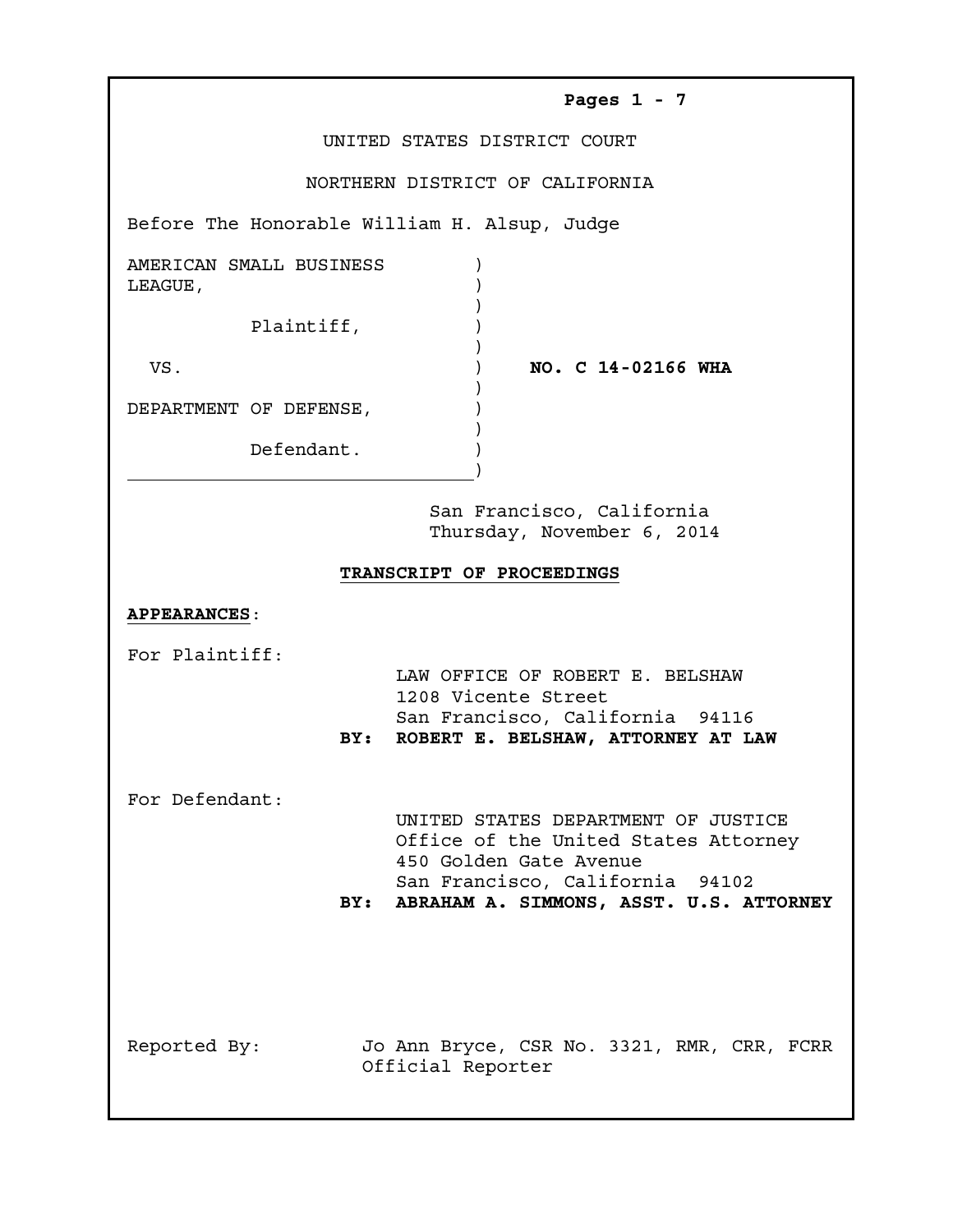**Thursday - November 6, 2014 8:10 a.m. P R O C E E D I N G S ---000--- THE COURT:** Let's call the Small Business case first. **THE CLERK:** Okay, Your Honor. It's 14-2166, American Small Business League versus Department of Defense. **THE COURT:** All right. Welcome. Appearances. **MR. SIMMONS:** Good morning, Your Honor. Abraham Simmons for the federal defendant, Department of Defense. **THE COURT:** Okay. **MR. BELSHAW:** Good morning, Your Honor. Robert Belshaw for the plaintiff, American Small Business League. **THE COURT:** Okay. **MR. SIMMONS:** Your Honor, we received your order, and we've been talking about what needs to happen in this case. The difficulty in this case is allowing the submitter of the document sufficient notice about what's about to happen; and that is, perhaps, review to which the Government does not object and to review of the affidavit and the decisions made by the Government. What we have hopefully agreed to here is to just allow a process to take place that would have taken place during the administrative proceedings whereby we create the Vaughn index with the help of the submitter, and then get a response from 1 2 3 4 5 6 7 8 9 10 11 12 13 14 15 16 17 18 19 20 21 22 23 24 25

2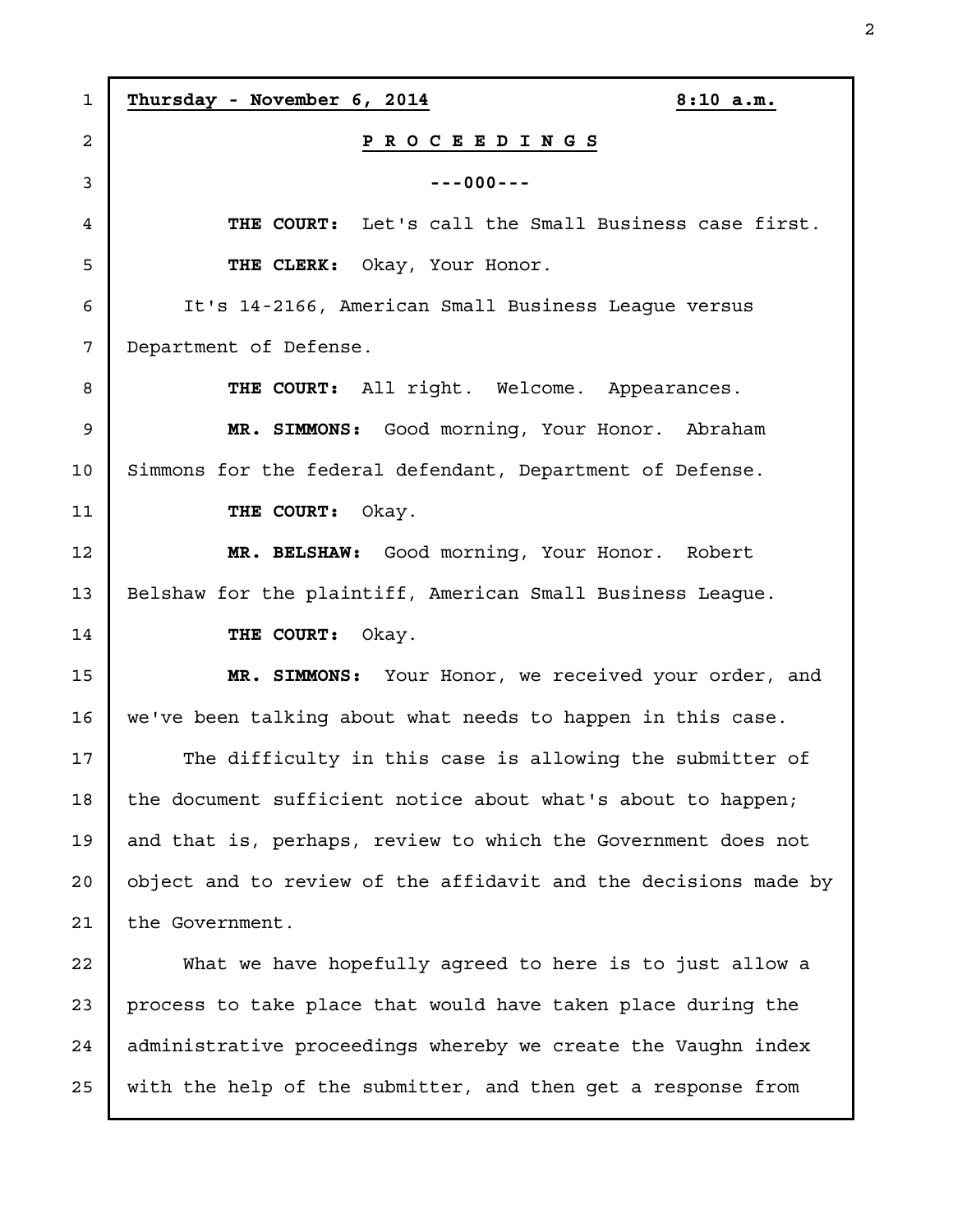Mr. Belshaw as to whether or not --

1

2

3

4

5

6

7

8

9

10

11

12

13

14

15

16

17

18

19

20

21

22

**THE COURT:** I don't want to do that. I want to see the document. I want you to highlight the parts that are -- I'm going to look at it in camera. I want you to highlight the parts that are supposedly confidential and not just -- it's got to be more than just confidential. It's got to be like a trade secret, something that qualifies under the statute; and then have a declaration that explains in detail with something other than blather why that should be withheld. Then I'll review that item by item, and then everything in that document will be made public with the exception of something that shouldn't be turned over.

The purpose of the Freedom of Information Act is so the public can see how our government works. Congress passed this law to make the small businesses have access to some of these projects, and here is the United States covering it up.

So maybe this little exception applies; and then, okay, if it does, I'm going to say it applies. I've got to follow the law. But this blanket approach where they put in some blather-like declaration about how it's going to hurt them, no, that's not good enough. It's got to be a lot more specific than that. So I'm going to give you a brand new opportunity.

So the document is going to be submitted under seal. I don't care about the Vaughn index. I don't want -- I don't need any more indexes. I want to see the document, and then I 23 24 25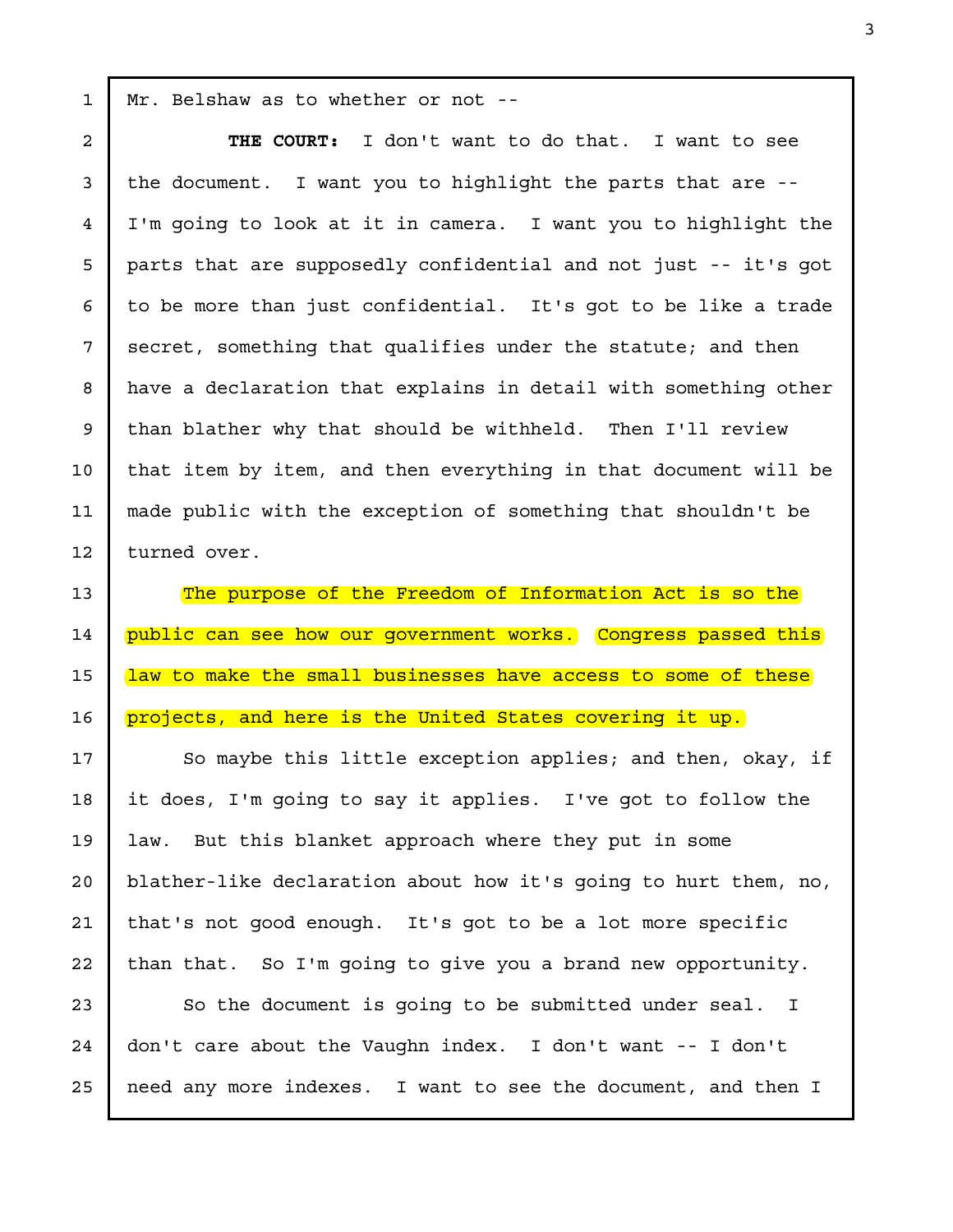want it highlighted with a declaration keyed into every single highlighted passage and explain why that specific information fits within the statutory exemption. Now, that's what I want to do. You can now try to talk me out of that. Go ahead, Mr. Simmons. **MR. SIMMONS:** My concern is that the submitter of the document -- what we have here is a document submitted by a proposed contractor. **THE COURT:** The submitter is just a -- is just some company that has got a lot of business from the United States Government and is refusing to explain how they comply with the Small Business Act. **MR. SIMMONS:** That's right. **THE COURT:** When you say "submitter," let's be clear, this is a company extracting dollars, Defense dollars, from the taxpayers of our country. Okay? **MR. SIMMONS:** Absolutely. And if there is -- **THE COURT:** They're profiting. They're profiteers. **MR. SIMMONS:** Assuming that's correct -- **THE COURT:** Yes. **MR. SIMMONS:** -- they're the ones who are going to have the dog in the fight. **THE COURT:** Yeah, that's correct. **MR. SIMMONS:** So the Government may step aside and allow this all to occur. All I'm concerned about is sufficient 1 2 3 4 5 6 7 8 9 10 11 12 13 14 15 16 17 18 19 20 21 22 23 24 25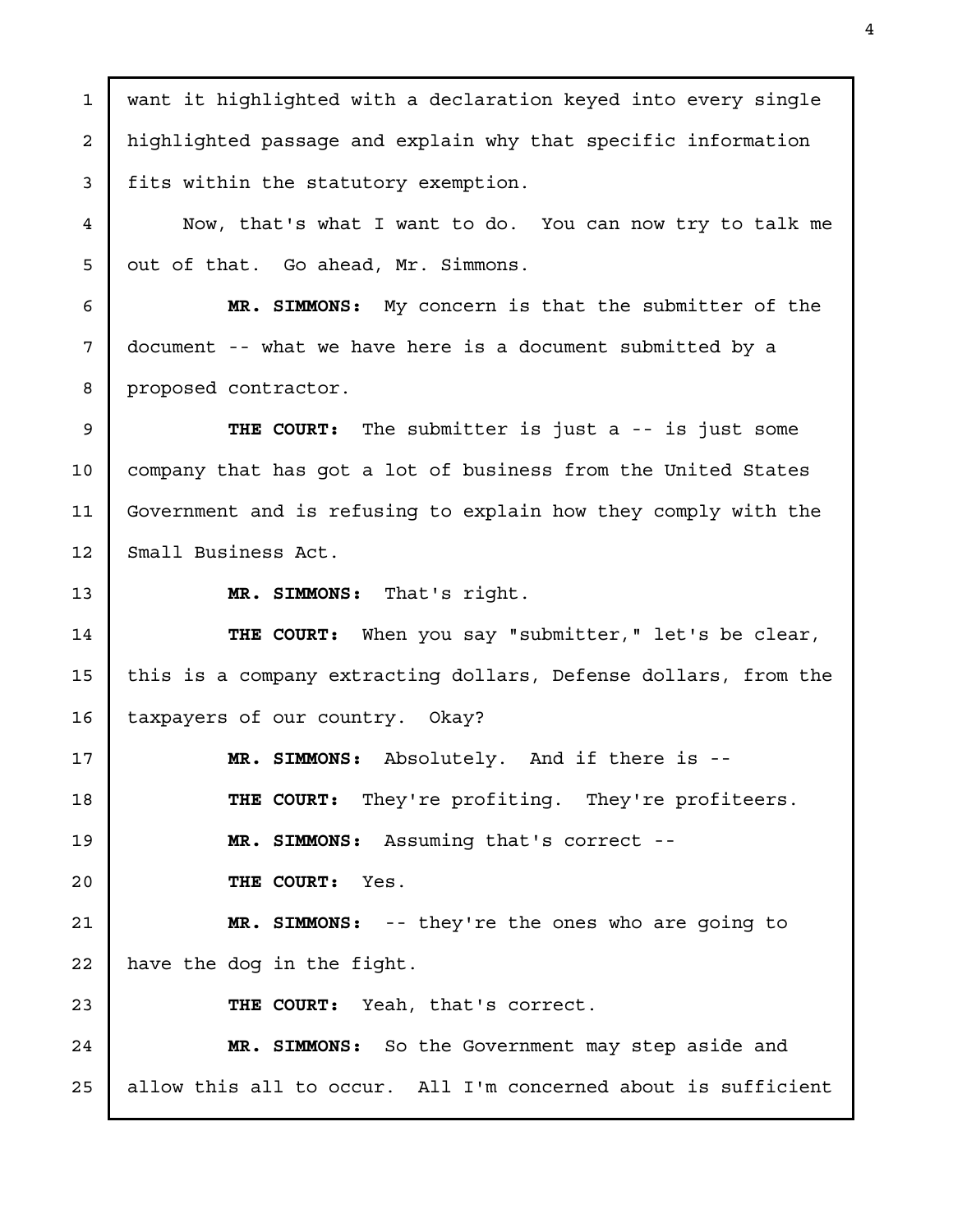notice and opportunity for them to intervene if they would like. **THE COURT:** Well, I'm giving them -- I'm giving you and them that opportunity. So the document should be submitted in the form that I said one week from today. Is that good enough, or do you need more time than that? **MR. SIMMONS:** We were actually going to just ask for two. **THE COURT:** All right. I'll give you two weeks. Two weeks from today that should be submitted with that declaration. And then I'll make a ruling, and you'll either get it or you don't. I don't know whether you get it or not. We've got to wait and see. **MR. BELSHAW:** Well, on that point, Your Honor, a procedural question. **THE COURT:** Yeah. **MR. BELSHAW:** The law developing regarding commercial secrets, and I think -- I assume that's what they're going to be claiming here, is somewhat complex and somewhat fresh. **THE COURT:** Submit a brief then. If you want to submit a better brief, go ahead. **MR. BELSHAW:** That would be terrific. If I could get the Court's determination -- **THE COURT:** When do you want -- you submit that in two weeks as well. 1 2 3 4 5 6 7 8 9 10 11 12 13 14 15 16 17 18 19 20 21 22 23 24 25

5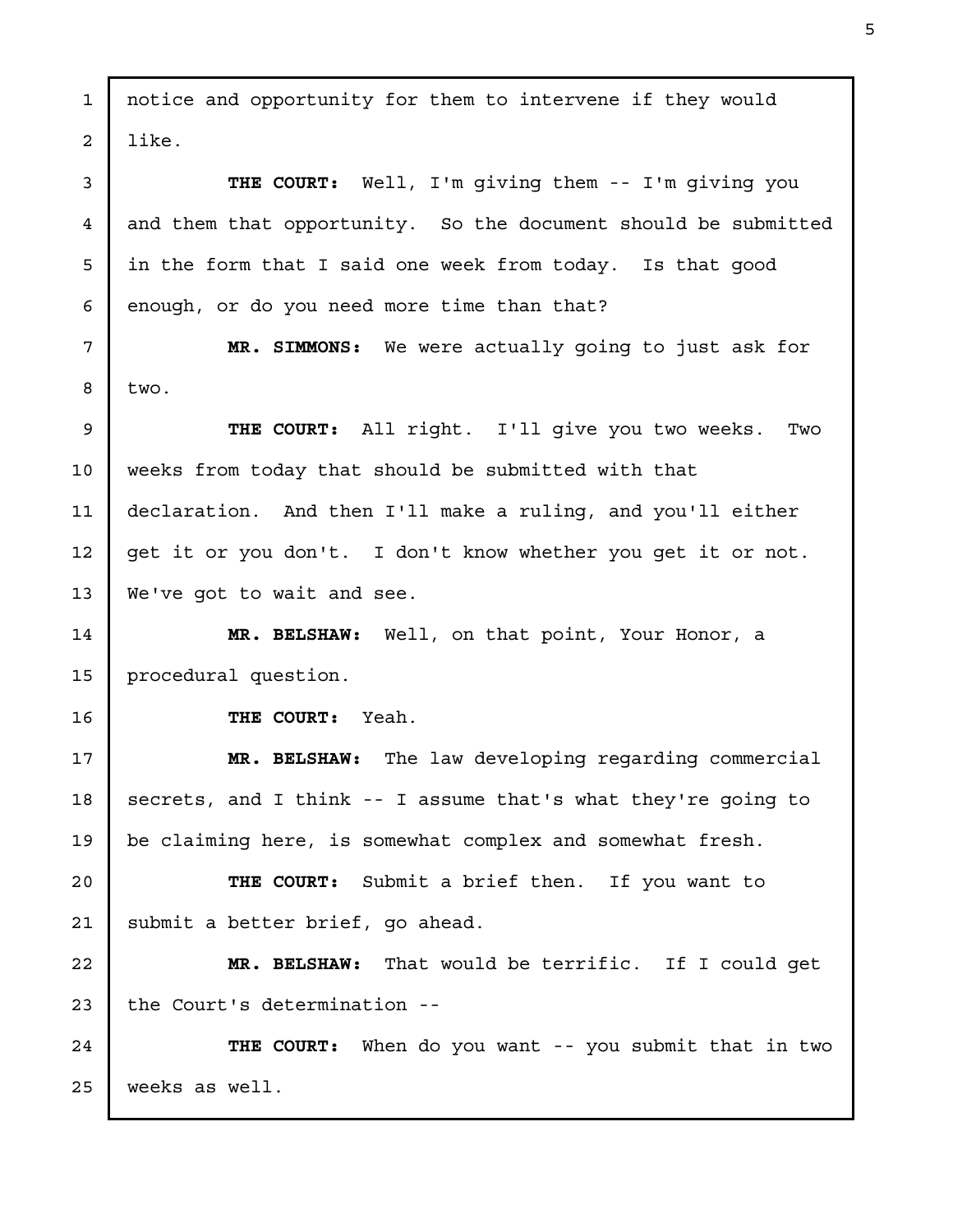**MR. BELSHAW:** Sure. I can do that. **THE COURT:** When do you want to submit it? **MR. BELSHAW:** Well, my concern is that I will not know which specific facts that the -- which specific portions of the information that the submitter wants withheld, nor will I know the Court's determination regarding that. I would prefer -- **THE COURT:** What am I supposed to do? I can't let you look at it in advance and see it. **MR. BELSHAW:** No. If I could get your determination, though, and then brief from that point. **THE COURT:** No. **MR. BELSHAW:** In other words, if it was a tentative. **THE COURT:** I'm going to make a decision and move on to the next case. You submit your brief in two weeks. You get 10 pages to say whatever you want to say, and I'm going to look at everything and make a decision. **MR. BELSHAW:** I can do that, Your Honor. **THE COURT:** Then you can argue -- I don't know. All right. I'm sympathetic to the idea that the public should be able to see what the Government's got in its files; but if Congress says you don't get it, then you're not going to get it. On the other hand, if Congress says you're entitled to it, you are going to get it; but we're not going to just have a generalized commercial blather by the company that's profiting 1 2 3 4 5 6 7 8 9 10 11 12 13 14 15 16 17 18 19 20 21 22 23 24 25

6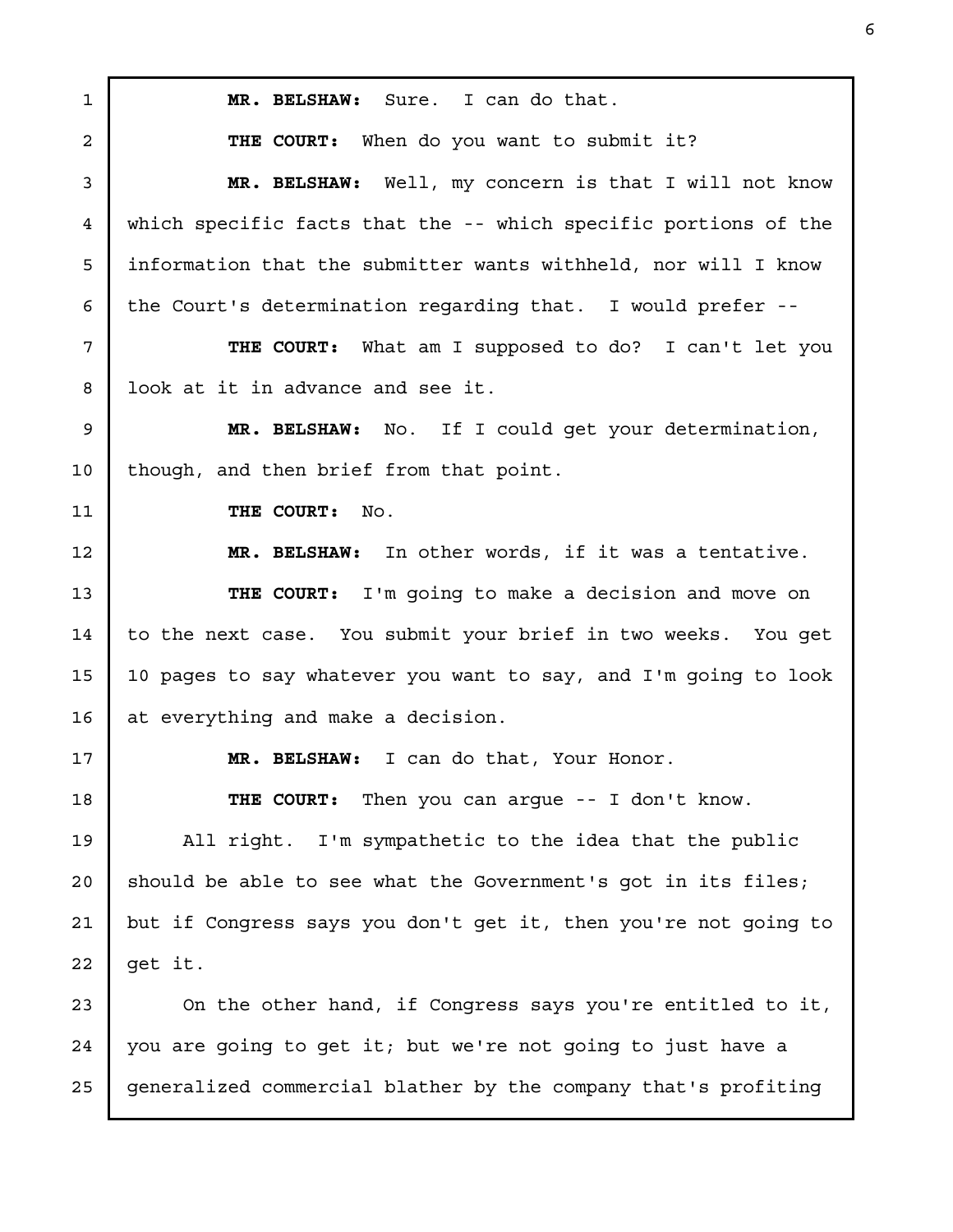| $\mathbf{1}$            | from the taxpayers of the United States and refusing to explain |
|-------------------------|-----------------------------------------------------------------|
| $\overline{\mathbf{c}}$ | how they comply with the law that Congress passed.              |
| 3                       | We're going to -- so I'm going to look hard at this.            |
| 4                       | MR. BELSHAW: Yes, Your Honor.                                   |
| 5                       | THE COURT: All right. Anything you want to say more?            |
| 6                       | MR. BELSHAW: We ask no more than that, Your Honor.              |
| 7                       | THE COURT: All right. Well, that's what you're going            |
| 8                       | to get, and I'll see your submissions in two weeks. Thank you   |
| 9                       | very much.                                                      |
| 10                      | Thank you.<br>MR. BELSHAW:                                      |
| 11                      | MR. SIMMONS: Thank you, Your Honor.                             |
| 12                      | (Proceedings adjourned at 8:16 a.m.)                            |
| 13                      | $---000---$                                                     |
| 14                      |                                                                 |
| 15                      |                                                                 |
| 16                      |                                                                 |
| 17                      |                                                                 |
| 18                      |                                                                 |
| 19                      |                                                                 |
| 20                      |                                                                 |
| 21                      |                                                                 |
| 22                      |                                                                 |
| 23                      |                                                                 |
| 24                      |                                                                 |
| 25                      |                                                                 |